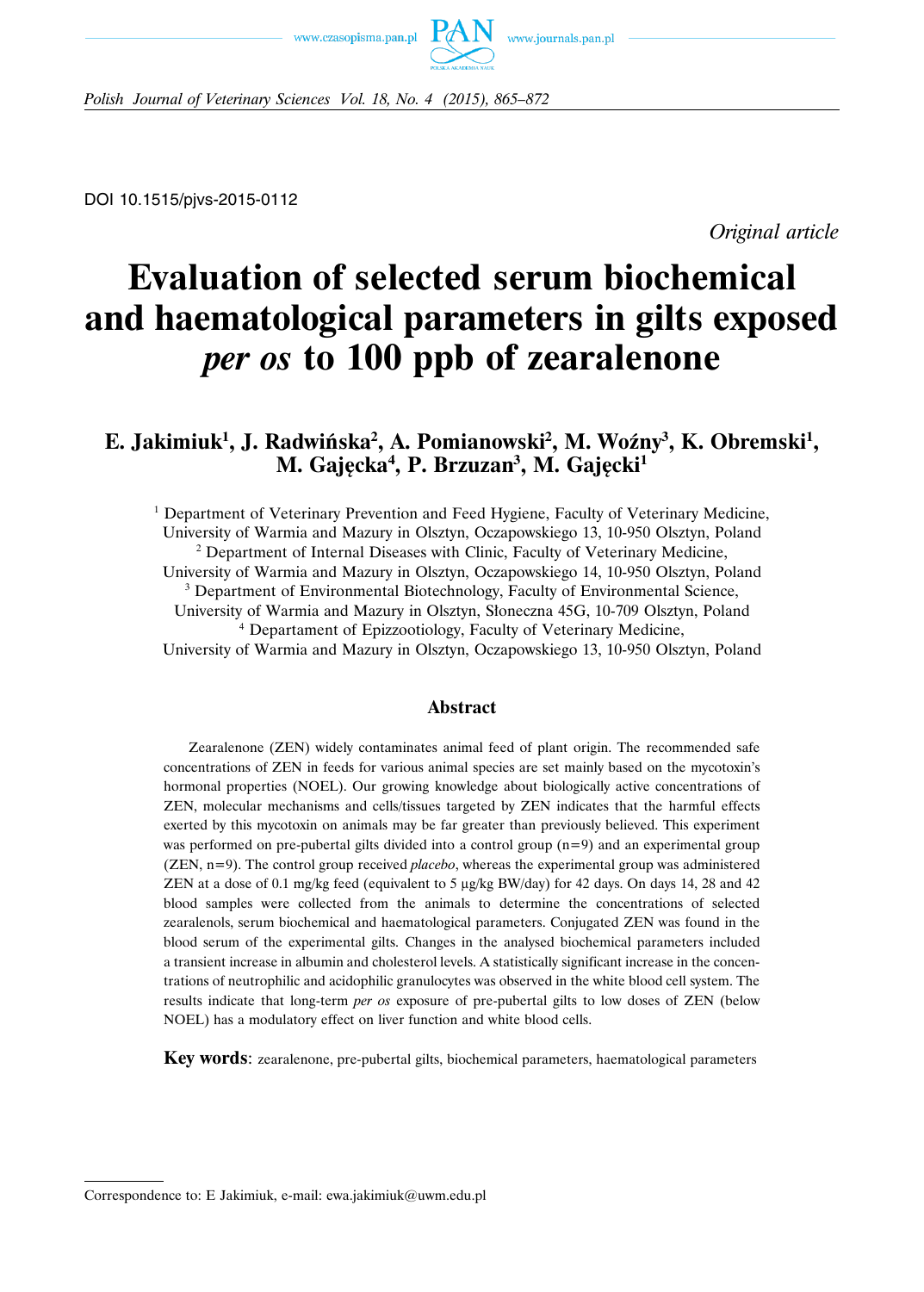



# **Introduction**

Mycotoxins are widely present in feed ingested by animals in different climate zones, which significantly contributes to the spread of mycotoxicoses. Exposure to moderate to high concentrations of mycotoxins produces various clinical symptoms. There is mounting evidence to indicate that exposure to no-observed-effect-level (NOEL) doses of mycotoxins, regarded as safe in modern feed production, may be far more detrimental to animal health and productivity than previously believed (EFSA 2011, Bryden 2012). The above can be attributed to the modulatory effect of mycotoxins on homeostasis which requires healthy functioning and cooperating of the immune, hormonal and nervous systems (D'Mello et al. 1999, Maresca and Fantini 2010).

Fusarium toxins are structurally heterogeneous secondary metabolites which are produced by naturally occurring fungi of the genus *Fusarium*. Zearalenols (ZOLs) are a group of Fusarium toxins that most profoundly affect animal health and productivity. Research studies revealed that feed materials contain up to  $6.49$  ppm of  $ZEN$  (Döll and Dänicke 2011). The toxic effects of ZEN and its metabolites, α-zearalenol ( $\alpha$ -ZEL) and β-zearalenol (β-ZEL), have been long associated with their estrogenic activity. The functional and structural abnormalities induced in the animal reproductive system by ZEN and ZOLs have been broadly researched (EFSA 2011). Safe ZEN limits for animal feeds (European Commission, Commission Recommendation 2006) were established based on ZEN's documented adverse influence on the animal reproductive system and its ability to disrupt the endocrine balance.

Safe ZEN limits for animal feeds should be revised in view of the latest data concerning the analysed mycotoxin's biologically active concentrations, targeted cell compartments and molecular pathways of action. Feed contaminated with ZEN induces chronic toxic effects in animals. The immune system is particularly susceptible to mycotoxins, even at concentrations that are generally regarded as non-toxic (Luongo et al. 2008). Zearalenols can influence immune functions at the level of innate and adaptive immune responses (Marin et al. 2011). Prolonged exposure to mycotoxins also influences the organs that metabolize and excrete toxins (liver, kidneys). Increased blood flow and the presence of specialist transporters that accept and accumulate mycotoxins inside cells increase the risk of dysfunctions even during exposure to low doses of those mycotoxins (Wang et al. 2012, Jia et al. 2014 ). The risk associated with ZEN exposure can be evaluated based on the biological effects observed in mycotoxicoses (Gazzah et al. 2013). Serum haematological and biochemical profiles provide information about an animal's health status and bodily responses to external and internal stimuli. Haematological and biochemical parameters fluctuate in both normal and pathological states. They do not always confirm the presence of disease, but they point to cells and tissues that are sensitive to selected substances.

The objective of this study was to determine, based on selected serum haematological and biochemical parameters, whether long-term (42 days) *per os* exposure of pre-pubertal gilts to a ZEN dose of 100 ppb (European Commission, Commission Recommendation 2006) has an impact on the overall health status of the animals.

# **Materials and Methods**

## **Animals and the experimental procedure**

The study was performed on 18 healthy, dewormed female Polish Large White pigs (aged 2 months, body weight 18-20 kg) obtained from a commercial fattening farm in Baldy, Poland. The animals were housed and handled in accordance with resolution No. 24/2009 of the local Ethics Committee (affiliated with the National Ethics Committee for Animal Experimentation of the Polish Ministry of Science and Higher Education). The gilts were housed in pens with *ad libitum* access to water. The animals received blank feed one week before the study, which rules out baseline ZEN levels before the experiment. They were allowed to adapt to the experimental environment for one week before the study. The gilts were administered standard feed (blank feed) which was tested for the following mycotoxins: aflatoxin, ochratoxin, ZEN, α-ZEL and β-ZEL, deoxynivalenol. The pigs were divided into two groups: a control group (n=9) administered *placebo,* and an experimental group (ZEN, n=9) administered zearalenone (SIGMA-ALDRICH, USA, Cat. No. Z2125) at 0.1 mg/kg feed/day. Analytical samples of ZEN were administered daily *per os* in gelatine capsules immediately before morning feeding. Zearalenone samples were diluted in 300 μl of 96% ethyl alcohol (96% ethyl alcohol, Avantor Performance Materials Poland S.A., Poland) to produce ZEA doses of 0.1 mg/kg feed/day. The resulting solutions were added to feed, placed in gelatine capsules and stored at room temperature for 12 h to evaporate the solvent. Blood samples were collected from pigs before morning feeding and before the administration of ZEN (after fasting for 12 h). Blood samples for analyses of serum biochemical parameters, morphological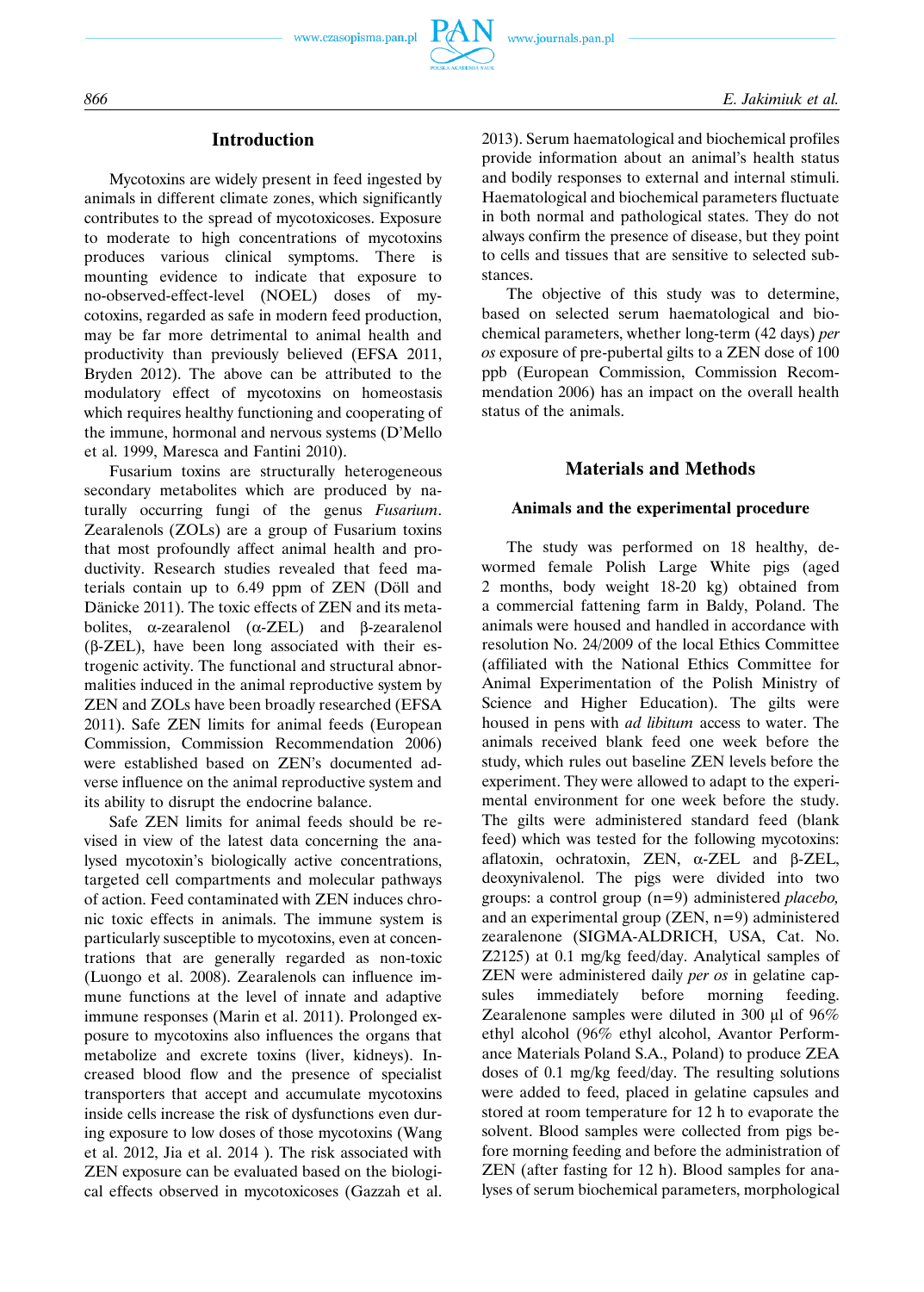

#### *Evaluation of selected serum biochemical... 867*

blood parameters, and concentrations of ZEN, α-ZEL and β-ZEL were taken from the anterior vena cava on experimental days 14, 28 and 42. Blood was collected into EDTA-treated tubes. Blood plasma was separated from whole blood by centrifugation at 3000 g for 15 minutes at 4°C. Samples were aliquoted and stored at  $-20^{\circ}$ C until further analysis.

#### **Zearalenone,** α**-zearalenol,** β**-zearalenol analysis**

Blood samples were hydrolysed in a mixture of β-glucuronidase and sulfatase to determine the total concentrations of free and conjugated (glucuronide and sulphate) ZEN and its metabolites in the serum. Blood serum was hydrolysed according to the method of Gajęcka et al. (2013). Non-hydrolysed samples were used to determine the levels of ZEN and its metabolites in free form. Samples treated and not treated with enzymes were extracted by the method proposed by Obremski et al. (2003) to analyse total (free and conjugated) and free ZEN and its metabolites. The extract was diluted in deionized water and loaded onto a zearalenone specific immunoaffinity column (ZearalaTestWB Vicam, Naturan, Poland). Antibody-bound ZEN, α-ZEL and β-ZEL were eluted with methanol which was evaporated in a water bath  $(40^{\circ}C)$ , and the residues were dissolved in the mobile phase. The resulting sample for HPLC analysis was concentrated six times in the course of treatment to support a quantitative analysis of ZEN. Quantitative analyses involved HPLC-fluorescence detection (Hewlett Packard 1100, FLD G1321A) at excitation wavelength of  $\lambda$ Ex = 218 nm and emission wavelength of λEm = 438 nm, in a Hypersil ODS column, 5 μm, 4.6 mm x 250 mm, with a methanol/acetonitrile/water mobile phase  $(8:46:46; v:v:v)$  at the flow rate of 1.0 ml/min. Zearalenone and its metabolites were quantified by comparing the peak areas of samples to those of the standard solutions. For recovery tests, serum samples collected (3 ml) before ZEN administration were spiked with ZEN and its metabolites at 1 mg/ml. The rates of ZEN, α-ZEL and β-ZEL recovery from serum samples ranged from 95% to 98%. The detection limits were 2.0 ng/ml for ZEN, 3.0 ng/ml for α-ZEL, and 10.0 ng/ml for β-ZEL. The data used in analyses of ZEN and its metabolites in each sample were not corrected for the recovery rate.

#### **Hematological and biochemical analyses**

Morphological parameters were determined in blood samples collected into test tubes containing K2EDTA (2 ml, MEDLAB). Hematological parameters were determined immediately after sampling in the ADVIA 2021i haematology analyser (Siemens) using laser-based flow cytometry. In the haematology analyser, a flow cytometry-based system relies on light scatter, differential white blood cell (WBC) lysis, and myeloperoxidase and oxazine 750 staining to provide a complete blood cell count, WBC differential and reticulocyte count. A cyanide-free method is used to measure haemoglobin colorimetrically. The following haematological parameters were determined: white blood cell count (WBC), red blood cell count (RBC), haemoglobin concentration (HGB), haematocrit (HCT), mean corpuscular volume (MCV), mean corpuscular haemoglobin (MCH), mean corpuscular haemoglobin concentration (MCHC), and neutrophil (NEUT), lymphocyte (LYMPH), monocyte (MONO), eosinophil (EOS) and basophil (BASO) counts. Blood samples were analysed individually.

Blood samples for biochemical analyses were collected into test tubes containing a clotting activator (9 ml, FLmedical). The activity levels of alanine aminotransferase (ALT), aspartate aminotransferase (AST) and alkaline phosphatase (ALP), and the concentrations of cholesterol (Chol), glucose (Gluc), triglycerides (Tg), bilirubin (Bil T), albumins (Alb) and total protein (TP) were determined by kinetic, enzymatic and colorimetric methods, respectively, using the ACCESS 200 chemistry analyser (Cormay) and dedicated reagent kits (Cormay). Blood samples were analysed individually.

#### **Statistical analyses**

In each sample, the concentrations of ZEN and its metabolites were determined by HPLC in duplicate. The results were presented as means ± standard deviation (SD). Hematological and biochemical values were presented as means  $\pm$  standard deviation ( $n=3$ ). Asterisks indicate significant differences in mean values between the control group and the experimental group on different days of the experiment, which were determined in the paired *t*-test (\**p*<0.05; \*\**p*<0.01). Hashes (#) indicate measurements that did not meet the requirements for parametric tests (normal distribution and/or homogeneity of variance).

#### **Results**

The serum concentrations of selected zearalenols (ZEN, α-ZEL, β-ZEL) are presented in Table 1. The analysed mycotoxins were not detected in total or free form in serum samples from the control gilts. In serum samples collected from the experimental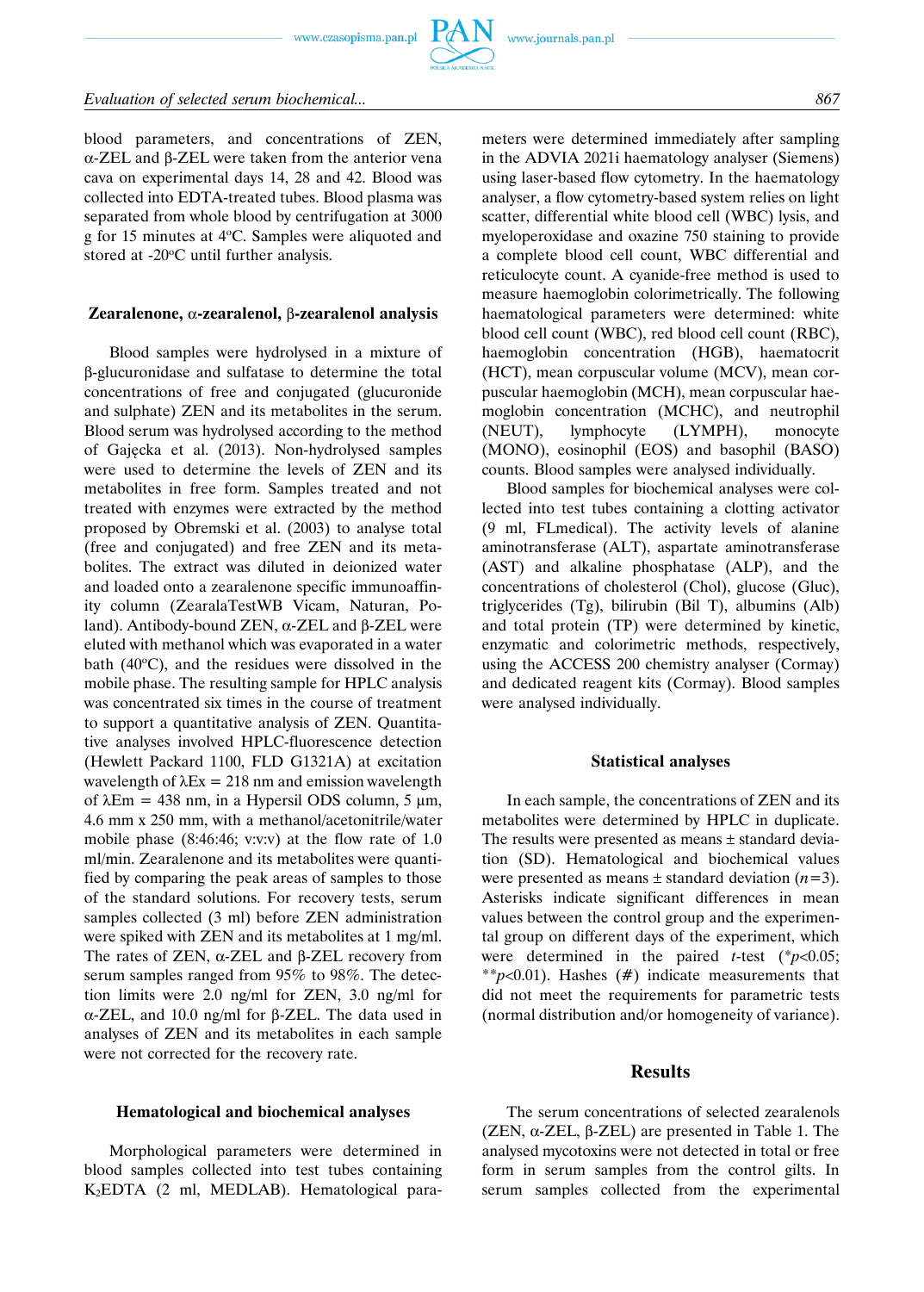Table 1. Total concentrations of zearalenone, α-zearalenol and β-zearalenol in the blood serum of the control pigs and experimental pigs administered zearalenone (ZEN) at 0.1 mg/kg feed/day after 14, 28, 42 days of the experiment.

| Concentration        | Control |     |      | ZEN             |                 |                 |
|----------------------|---------|-----|------|-----------------|-----------------|-----------------|
| ng/ml                | 14d     | 28d | 42 d | 14 d            | 28d             | 42 d            |
| zearalenone          | nd      | nd  | nd   | $2.15 \pm 0.38$ | $2.06 \pm 0.41$ | $1.92 \pm 0.42$ |
| $\alpha$ -zearalenol | nd      | nd  | nd   | nd              | nd              | nd              |
| <b>B-zearalenol</b>  | nd      | nd  | nd   | nd              | nd              | nd              |

nd – not detected. Values are expressed as means ± standard deviation (*n*=3).

Table 2. Serum biochemical parameters (means ± standard deviation) in the control pigs and experimental pigs administered zearalenone (ZEN) at 0.1 mg/kg feed/day after 14, 28, 42 days of the experiment.

| Parameter          | Control           |                    |                   | <b>ZEN</b>        |                   |                   |
|--------------------|-------------------|--------------------|-------------------|-------------------|-------------------|-------------------|
|                    | 14d               | 28d                | 42d               | 14d               | 28d               | 42d               |
| $ALT$ [U/L]        | $50.0 \pm 6.08$   | $39.0 \pm 14.18$   | $52.33 \pm 12.5$  | $60.33 \pm 10.02$ | $47.0 \pm 8.0$    | $53.0 \pm 9.0$    |
| AST [U/L]          | $58.33 \pm 5.03$  | $46.67 \pm 19.86$  | $65.0 \pm 4.36$   | $71.67 \pm 16.26$ | $42.33 \pm 5.68$  | $43.33 \pm 13.65$ |
| $ALP^*$ [U/L]      | $161.3 \pm 44.28$ | $105.33 \pm 16.26$ | $138.0 \pm 93.96$ | $145.67 \pm 41.9$ | $126.0 \pm 39.13$ | $154.33 \pm 80.6$ |
| Gluc $[mmol/L]$    | $8.0 \pm 1.71$    | $8.10 \pm 2.86$    | $6.23 \pm 1.71$   | $8.23 \pm 2.5$    | $5.93 \pm 1.31$   | $7.1 \pm 0.52$    |
| $Chol^*$ [mmol/L]  | $1.97 \pm 0.09$   | $1.24* \pm 0.6$    | $2.01 \pm 0.18$   | $1.94 \pm 0.11$   | $1.71^* \pm 0.24$ | $2.0 \pm 0.23$    |
| $Tg$ [mmol/L]      | $0.48 \pm 0.01$   | $0.41 \pm 0.15$    | $0.27 \pm 0.02$   | $0.53 \pm 0.1$    | $0.37 \pm 0.06$   | $0.32 \pm 0.03$   |
| Bil $T^*$ [µmol/L] | $0.16 \pm 0.21$   | $0.09 \pm 0.05$    | $0.14 \pm 0.12$   | $0.64 \pm 1.07$   | $0.29 \pm 0.29$   | $0.13 \pm 0.17$   |
| Alb $[g/L]$        | $24.33* \pm 0.65$ | $34.63 \pm 1.9$    | $36.33 \pm 1.66$  | $28.5* \pm 2.35$  | $31.53 \pm 2.5$   | $36.5 \pm 1.71$   |
| TP[g/L]            | $58.9 \pm 4.62$   | $61.6 \pm 2.6$     | $60.17 \pm 1.06$  | $0.23 \pm 1.58$   | $60.1 \pm 3.95$   | $56.77 \pm 4.46$  |

\* – statistically significant at *p*<0.05.

Table 3a. Blood haematological parameters (means ± standard deviation) in the control pigs and experimental pigs administered zearalenone (ZEN) at 0.1 mg/kg feed/day after 14, 28, 42 days of the experiment.

| Parameter                        | Control          |                  |                  | <b>ZEN</b>       |                  |                  |
|----------------------------------|------------------|------------------|------------------|------------------|------------------|------------------|
|                                  | 14d              | 28d              | 42 d             | 14d              | 28d              | 42 d             |
| $RBC^{\#}$ [10 <sup>12</sup> /L] | $5.91 \pm 1.0$   | $6.41 \pm 0.99$  | $6.19 \pm 0.82$  | $5.98 \pm 0.53$  | $6.08 \pm 0.96$  | $7.03 \pm 4.03$  |
| $HGB^*$ [g/L]                    | $9.37 \pm 1.24$  | $11.03 \pm 1.27$ | $10.53 \pm 1.3$  | $9.53 \pm 0.95$  | $10.4 \pm 2.13$  | $12.93 \pm 5.52$ |
| $HCT^*$ [I/L]                    | $30.87 \pm 3.25$ | $36.3 \pm 4.96$  | $33.97 \pm 4.74$ | $31.57 \pm 1.76$ | $33.3 \pm 6.34$  | $42.0 \pm 17.44$ |
| MCV [fL]                         | $52.6 \pm 4.64$  | $56.73 \pm 2.23$ | $54.83 \pm 2.66$ | $52.93 \pm 4.45$ | $54.6 \pm 3.15$  | $54.2 \pm 4.33$  |
| MCH [fL]                         | $15.93 \pm 1.31$ | $17.27 \pm 0.8$  | $17.03 \pm 0.76$ | $15.97 \pm 1.66$ | $16.97 \pm 1.01$ | $16.6 \pm 1.14$  |
| $MCHC$ [g/L]                     | $30.27 \pm 1.53$ | $30.43 \pm 0.7$  | $31.07 \pm 0.37$ | $30.13 \pm 1.3$  | $31.07 \pm 0.74$ | $30.7 \pm 0.467$ |

\* – statistically significant at *p*<0.05.

Table 3b. Leukocyte parameters (means ± standard deviation) in the control pigs and experimental pigs administered zearalenone (ZEN) at 0.1 mg/kg feed/day after 14, 28, 42 days of the experiment..

| Parameter                    | Control           |                  |                   | <b>ZEN</b>        |                 |                   |
|------------------------------|-------------------|------------------|-------------------|-------------------|-----------------|-------------------|
|                              | 14d               | 28d              | 42 d              | 14 d              | 28d             | 42 d              |
| WBC $[10^9/L]$               | $11.86 \pm 2.85$  | $15.79 \pm 0.89$ | $16.04 \pm 1.76$  | $17.59 \pm 2.6$   | $16.65 \pm 2.2$ | $14.68 \pm 2.09$  |
| NEUT $[10^9/L]$              | $2.57** \pm 0.94$ | $3.47* \pm 1.14$ | $6.48 \pm 2.33$   | $6.98** + 0.84$   | $7.36* + 1.72$  | $5.47 \pm 1.09$   |
| LYMPH $[10^9/L]$             | $10.04 \pm 0.57$  | $10.56 \pm 2.0$  | $8.13 \pm 1.02$   | $8.97 \pm 1.32$   | $9.13 \pm 0.53$ | $7.87 \pm 0.82$   |
| MONO $[10^9/L]$              | $0.53 \pm 0.05$   | $0.75 \pm 0.15$  | $0.45 \pm 0.12$   | $0.84 \pm 0.31$   | $0.7 \pm 0.1$   | $0.64 \pm 0.16$   |
| EOS $[10^9/L]$               | $0.12** \pm 0.01$ | $0.23 \pm 0.02$  | $0.16** \pm 0.04$ | $0.29** \pm 0.04$ | $0.34 \pm 0.15$ | $0.35** \pm 0.04$ |
| BASO <sup>#</sup> $[10^9/L]$ | $0.09 \pm 0.01$   | $0.08 \pm 0.04$  | $0.08 \pm 0.04$   | $0.14 \pm 0.08$   | $0.07 \pm 0.02$ | $0.04 \pm 0.02$   |

\* – statistically significant at *p*<0.05. \*\*- statistically significant at *p*<0.01.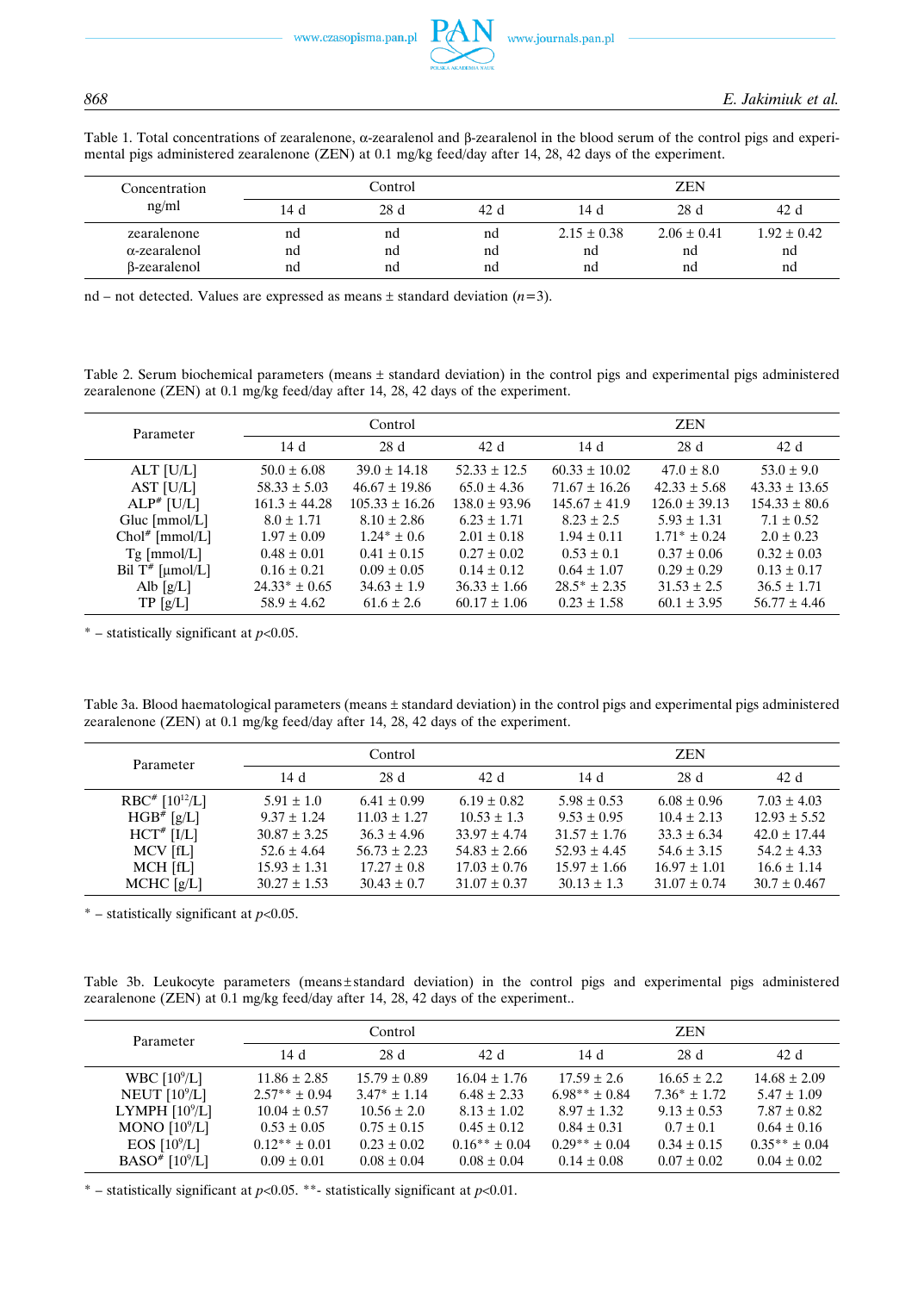animals, free-form concentrations of ZEN, α-ZOL, β-ZOL and total concentrations of α-ZOL and

β-ZOL were below the sensitivity of the method. In serum samples collected from the experimental pigs, total ZEN concentrations were detectable on days 14, 28 and 42.

Serum biochemical parameters are presented in Table 2. Statistically significant differences were observed in cholesterol levels which were higher in the experimental pigs (1.71  $\pm$  0.24) than in the control animals  $(1.24 \pm 0.6)$  on day 28. Significantly higher albumin levels were observed in the serum of the experimental gilts  $(28.5 \pm 2.35)$  than in the control animals  $(24.33 \pm 0.65)$  on day 14.

Blood haematological parameters are presented in Table 3a. No significant differences in the values of the analysed parameters (RBC, HGB, HCT, MCV, MCH, MCHC) were determined between the experimental and control pigs. Leukocyte parameters are given in Table 3b. Statistically significant differences were observed in the counts of neutrophilic and acidophilic granulocytes. On day 14, neutrophil counts were highly significantly higher  $(p<0.01)$  in the experimental group (6.98  $\pm$  0.84) than in the control group (2.57  $\pm$  0.94). Neutrophil counts decreased in the experimental pigs on day 28, but remained significantly higher  $(p<0.05)$  than in the control group. Eosinophil counts in the blood serum of the experimental animals were highly significantly higher (p<0.01) than in the control group on days 14 and 42.

# **Discussion**

The risk of zearalenone mycotoxicosis is still high due to the lack of effective detoxification methods and widespread contamination of animal feeds with ZOLs. In addition to its estrogenic potency, ZEN also exerts immunotoxic, hepatotoxic, nephrotoxic, genotoxic and cytotoxic effects (EFSA 2011). The scope and intensity of changes taking place outside the reproductive system are largely influenced by the dose, duration of exposure, level of somatic and sexual maturity, and the metabolic profile resulting from the biotransformation of ZEN. The intestinal mucosa and the liver participate in key reactions of ZEN metabolism: (i) reduction of ZEN to ZOLs, (ii) formation of a glucuronic acid conjugate from the UDP-glucuronyltransferase (UGT) catalysed reaction, (iii) active transport (Liehr et al. 1998). Symptoms of zearalenone-induced mycotoxicosis were confirmed by the presence of total zearalenone in the blood serum of experimental gilts intoxicated with ZEN. The presence of only conjugated ZEN in the serum suggests that most of the ingested ZEN dose undergoes glucuronidation. Songsermsakul et al. (2013) reported 100% glucuronidation of ZOLs in the blood serum and urine. In the present experiment, free or conjugated α-ZEL and β-ZEL were not determined in the blood serum of gilts administered ZEN at 100 ppb. The noted absence could be attributed to low sensitivity of the analytical method and/or the intensity and type of ZEN transformations. Hydroxylation reactions compete with conjugation reactions and transport mechanisms in the apical and basolateral compartments of enterocytes and hepatocytes. *In vitro* studies revealed that the concentrations of ZEN metabolites differed on the apical and basolateral surfaces of the Caco-2 cell monolayer subject to dose. The above indicates that facilitated diffusion and active transport mechanisms are used differently in various metabolites, depending on their concentrations (Videmann et al. 2008). Döll et al. (2003) did not observe ZEN, α-ZEL or β-ZEL in the blood serum of weaned piglets exposed to ZEN doses of 10-420 ppb for 35 days. The above ZOLs were identified in the liver, bile and urine samples. Research indicates that serum ZEN concentrations are robust indicators of the degree of toxicity in cells and tissues exposed to high doses of ZEN over a short period of time (Obremski et al. 2003). Glucuronidation is a process whereby xenobiotics are usually deactivated but, in some cases, they can also be bioactivated. Glucuronides can react with plasma albumins to form covalent adducts with potentially immunomodulatory properties (Ding et al. 1993, Ritter 2000).

The liver, which participates in the metabolism of ZOLs, is particularly exposed to the toxic effects of ZEN. Zearalenone's hepatoxicity is determined mainly by the dose, and it is manifested by abnormal function and histology of the liver (Marin et al. 2013). Hepatocyte activity is evaluated based on the activity levels of serum enzymes (Jiang et al. 2010). Changes in serum biochemical parameters indicative of hepatocyte damage (ALT, AST, AP) were not observed in gilts exposed to ZEN (100 ppb). In this experiment, ZEN had a modulatory effect on liver function. The liver is responsible for protein synthesis. In both animal groups, total protein and albumin concentrations were within the norm. Albumin levels increased in the experimental animals (Table 2). Al-Seeni et al. (2011) also reported a temporary increase in albumin concentrations in zearalenone-induced mycotoxicosis. There are no published references to diseases that are accompanied by increased serum albumin levels. Elevated albumin concentrations are generally attributed to dehydration resulting from decreased feed or water intake (Al-Seeni et al. 2011). In view of the antioxidant properties of albumins and ZEN's ability to induce oxidative stress, an increase in albumin con-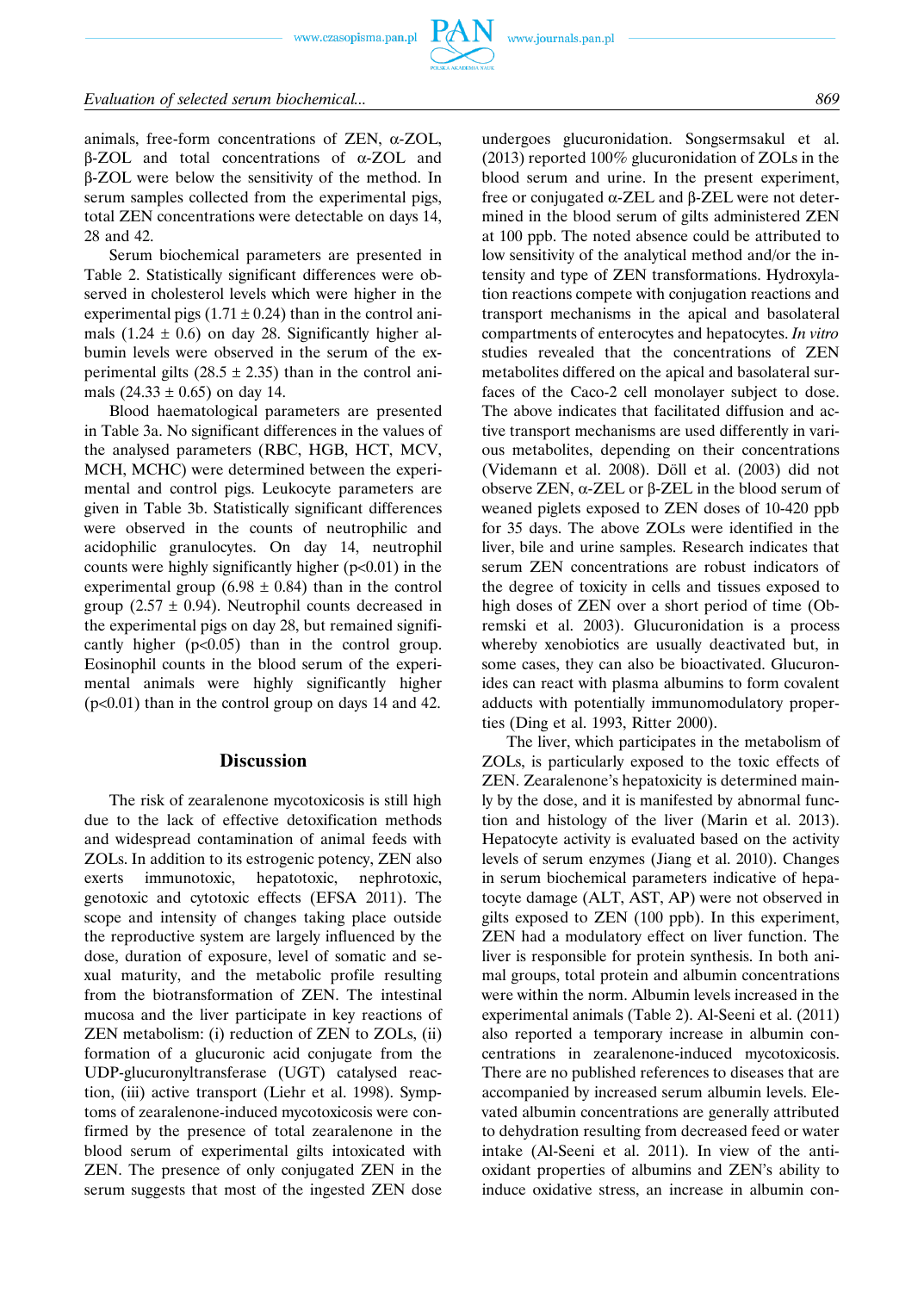

centrations could be part of the body's response to disturbance of the oxidative homeostasis (Abid-Essefi et al. 2009, Tawerna et al. 2013). Systemic cholesterol is synthesized mainly in the liver. In females, endogenous oestrogens have a positive effect on the serum lipid profile. Exogenous oestrogens such as ZEN and its metabolites also influence the lipid profile subject to dose (Dai et al. 2004). In this experiment, ZEN had no significant influence on Tg levels, but it induced a transient increase in total cholesterol concentrations (Table 2). Allan et al. (2001) demonstrated that total cholesterol levels were highly correlated with the concentrations of high-density lipoproteins (HDL) in pigs. In view of the antioxidant properties of HDL (Barter et al. 2004) and ZEN's oxidative potential, it can be assumed that cholesterol concentrations increase in response to ZEN-induced changes in oxidative status. According to Gazzah et al. (2013), ZEN influences lipid metabolism in the liver, which could increase cholesterol concentrations in the blood serum.

Zearalenone exerts toxic effects on both red and white blood cells. Maaroufi et al. (1996) reported a significant increase in HCT, HGB, MCV and WBC values in rats exposed to ZEN doses of 1.5-5.0 mg/kg BW. Similar changes were observed by Abbes et al. (2006) in mice administered ZEN doses of 40 and 500 mg/kg BW and by Šperanda et al.  $(2006)$  in piglets. Boeira et al. (2014) reported a statistically significant decrease in RBC counts and an increase in WBC counts in mice exposed to a ZEN dose of 40 mg/kg BW. In the present experiment, no significant changes in RBC counts or parameters were noted in gilts administered ZEN at 100 ppb (equivalent to 5.0 μg ZEN/kg BW/day). Similar results were reported by Teixeira et al. (2011) in piglets administered 750 ppb of ZEN for 21 days, and by Jiang et al. (2010) in piglets exposed to a ZEN dose of 1 ppm. Zearalenone has a more uniform effect on white blood cells, and it usually increases the counts of WBC and/or individual granulocyte fractions (Maaroufi et al. 1996, Abbes et al. 2006, Boeira et al. 2014). No changes in WBC counts were observed in gilts exposed to ZEN (100 ppb), and similar results were reported in piglets by Teixeira et al. (2011) and Jiang et al. (2010). In our study, an analysis of white blood cells revealed that ZEN significantly increased the counts of neutrophils and eosinophils. Those results cannot be compared with the findings of the previously cited authors who did not determine the numbers of different leukocyte types. Endogenous oestrogens modulate the effector cells of specific and non-specific immune systems: directly – by interacting with oestrogen receptors, or indirectly – by inducing the production of soluble mediators or the expression of their receptors (Chighizola and Meroni 2012). Supraphysiological levels of 17β-estradiol (E2) during pregnancy or hormone replacement therapy cause neutrophilia and/or an increase in WBC counts (Bergstrrm et al. 2006, Lurie et al. 2008). Neutrophil counts generally increase in acute infectious and non-infectious inflammations, during intoxication and in certain metabolic diseases. An increase in the counts of acidophilic granulocytes is observed in parasitic diseases, allergies and mycotoxicoses. Eosinophils can provoke an inflammatory response to environmental allergens, such as fungi, by identifying toxic metabolites (Matsuwaki et al. 2011). Some substances released by activated eosinophils act as alarmins that initiate host defence via toll-like receptors type 2 (TLR2) (Yang et al. 2008). Interleukin-3 and IL-5 stimulate the production of eosinophils in the bone marrow and prolong their lifespan in peripheral tissues. In an *in vitro* study, ZEN provoked EL4 cells (thymoma cell line) to secrete IL-2 and IL-5 (Marin et al. 1996), as in an *in vivo* study, the mycotoxin stimulated the release of IL-2 in ileal Peyer's patches in gilts (Obremski 2014). The observed increase in the numbers of neutrophilic and acidophilic granulocytes during ZEN-induced mycotoxicosis indicates that ZEN probably elicits an inflammatory response. According to Taranu et al. (2015), ZEN stimulates the expression of TLR and certain cytokines involved in the inflammatory response and the recruitment of immune system cells. Marin et al. (2013) administered ZEN to piglets at a dose of 316 ppb and observed that the mycotoxin was capable of inducing an inflammation in the bloodstream by increasing the production of proinflammatory cytokines. Similar findings were reported by Obremski (2014) who noted an increase in IFN-a levels in ileal Peyer's patches in pigs receiving 100 ppb of ZEN. Stimulation of cells of the innate immune system (NEUT, EOS) can also lead to the production of mediators of oxidative stress, which disrupts cell homeostasis and the maintenance of immunocompetence (Yu et al. 2009). Zearalenone and other ZOLs increase the expression of early markers of oxidative stress which are also endogenous TLR ligands (El Golli-Bennour and Bacha 2011, Dunbar et al. 2012). Acting via TLRs in various tissues, endogenous ligands can contribute to the induction of a "sterile" inflammatory response (Yu et al. 2010).

There is growing evidence to indicate that low, non-cytotoxic doses of ZEN can induce changes in the expression of mRNA and proteins participating in metabolic, reproductive and immune processes. The immunomodulatory effects are particularly visible when the function or efficiency of the immune system is compromised. In this study, an analysis of blood biochemical and haematological parameters in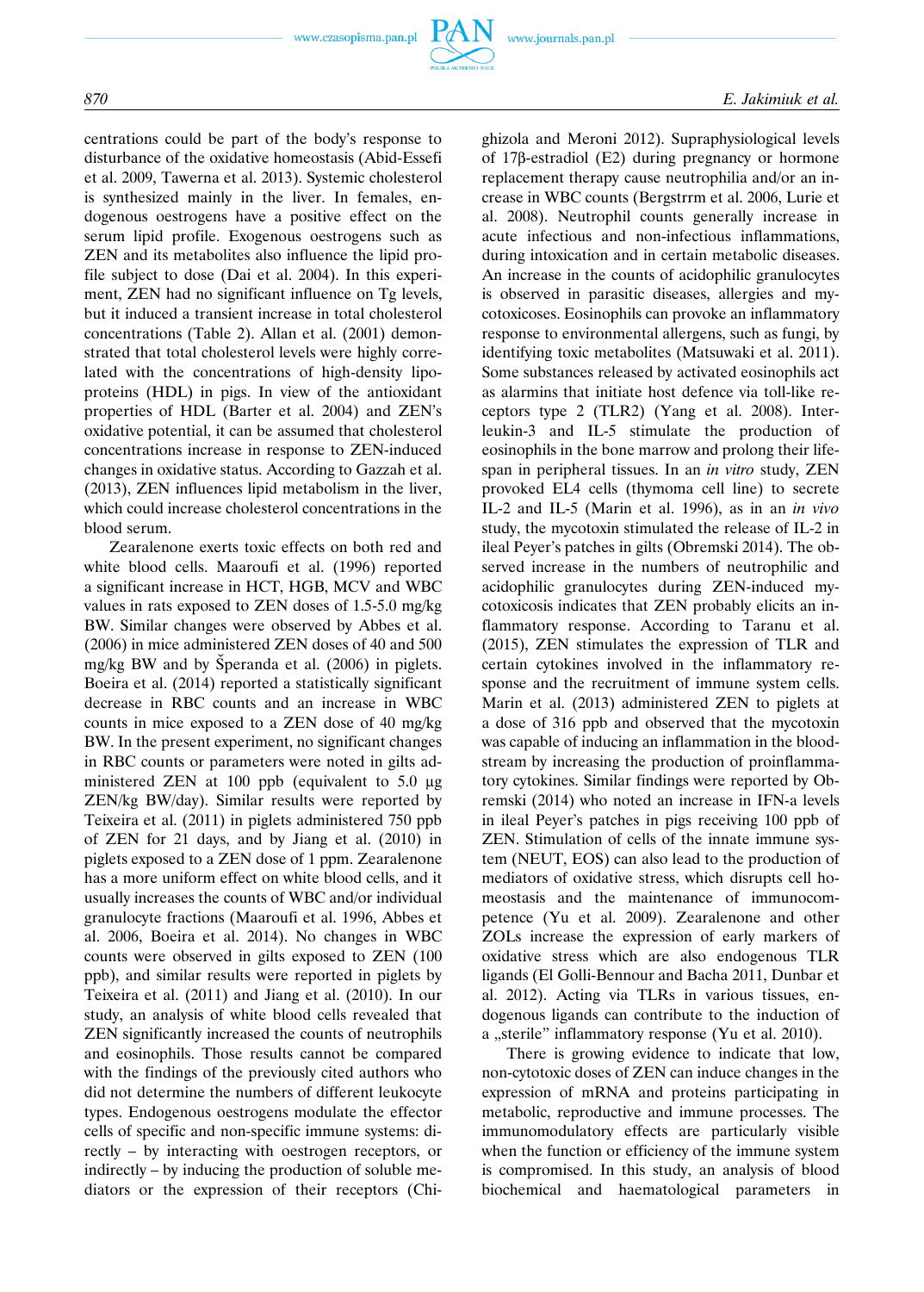

pre-pubertal gilts administered 100 ppb of ZEN for 42 days has revealed that the evaluated mycotoxin exerts a modulatory effect on liver function and leukocytes. The results indicate that even low doses of ZEN can sensitize the immune system and exert negative effects on the animal's health under supporting conditions.

# **Acknowledgements**

The study was conducted as part of research project No. N N308 628938 financed by the Polish National Science Centre.

#### **References**

- Abbès S, Ouanes Z, ben Salah-Abbès J, Houas Z, Oueslati R, Bacha H, Othman O (**2006**) The protective effect of hydrated sodium calcium aluminosilicate against haematological, biochemical and pathological changes induced by Zearalenone in mice. Toxicon 47: 567-574.
- Abid-Essefi S, Bouaziz C, Golli-Bennour EE, Ouanes Z, Bacha H (**2009**) Comparative study of toxic effects of zearalenone and its two major metabolites alpha**- -**zearalenol and beta**-**zearalenol on cultured human Caco-2 cells. J Biochem Mol Toxicol 23: 233-243.
- Allan FJ, Thompson KG, James KA, Manktelow BW, Koolaard J, Johnson RN (**2001**) Serum lipoprotein cholesterol and triglyceride concentrations in pigs fed diets containing fish oil, milkfat, olive oil and coconut oil. Nutr Res 21: 785-795.
- Al-Seeni M, El-Sawi N, Shaker S, Al-Amoudi A (**2011**) Investigation of the biochemical and histological changes induced by zearalenone mycotoxin on liver in male mice and the protective role of crude venom extracted fromn Jellyfish *Cassiopea Andromeda*. Food Nutr Sci 2: 314-322.
- Barter PJ, Nicholls S, Rye KA, Anantharamaiah GM, Navab M, Fogelman AM (**2004**) Antiinflammatory properties of HDL. Circ Res 95: 764-772.
- Bergstrøm H, Tonstad S (**2006**) Combined hormone replacement therapy improves lipids but may increase leucocytes. J Intern Med 259: 537-538.
- Boeira SP, Filho CB, Del'Fabbro L, Roman SS, Royes LF, Fighera MR, Jesse´ CR, Oliveira MS, Furian AF (**2014**) Lycopene treatment prevents hematological, reproductive and histopathological damage induced by acute zearalenone administration in male Swiss mice. Exp Toxicol Pathol 66: 179-185.
- Bryden WL (**2012**) Mycotoxin contamination of the feed supply chain: implications for animal productivity and feed security. Anim Feed Sci Tech 173: 134-158.
- Chen XX, Yang CW, Huang LB, Niu QS, Jiang SZ, Chi F (**2015**) Zearalenone Altered the Serum Hormones, Morphologic and Apoptoticic Measurements of Genital Organs in Post-weaning Gilts. Asian-Australas J Anim Sci 28: 171-179.
- Chighizola C, Meroni PL (**2012**) The role of environmental estrogens and autoimmunity. Autoimmun Rev 11: A493- -A501.
- D'Mello JPF, Placinta CM, Macdonald AM (**1999**) *Fusarium* mycotoxins: a review of global implications for animal health, welfare and productivity. Anim Feed Sci Tech 80: 183-205.
- Dai S, Duan J, Lu Y, Zhang Y, Cheng J, Ren J, Zhao X, Wu Y, Yu Y, Zuo P, Wu Y, Ge Q (**2004**) Phytoestrogen alpha-zearalanol inhibits atherogenesis and improves lipid profile in ovariectomized cholesterol-fed rabbits. Endocrine 25: 121-129.
- Ding A, Ojingwa JC, McDonagh AF, Burlingame AL, Benett LZ (**1993**) Evidence for covalent binding of acyl glucuronides to serum albumin via an imine mechanism as revealed by tandem mass spectrometry. Proc Natl Acad Sci USA 90: 3797-3801.
- Döll S, Dänicke S (2011) The Fusarium toxins deoxynivalenol (DON) and zearalenone (ZON) in animal feeding. Prev Vet Med. 102: 132-145.
- Döll S, Dänicke S, Ueberschär KH, Valenta H, Schnurrbusch U, Ganter M, Klobasa F, Flachowsky G (**2003**) Effects of graded levels of Fusarium toxin contaminated maize in diets for female weaned piglets. Arch Tierernahr 57: 311-334.
- Dunbar B, Patel M, Fahey J, Wira C (**2012**) Endocrine control of mucosal immunity in the female reproductive tract: impact of environmental disruptors. Mol Cell Endocrinol 354: 85-93.
- EC (European Commission) Recommendation (**2006**) Commission recommendation of 17 August 2006 on the presence of deoxynivalenol, zearalenone, ochratoxin A, T-2 and HT-2 and fumonisins in products intended for animal feeding. Off J Eur Union L229, 7-9 (23.8.2006).
- EFSA (European Food Safety Authority) (**2011**) Opinion on the risks for public health related to the presence of zearalenone in food. EFSA J 9: 1-124.
- El Golli-Bennour E, Bacha H (**2011**) Hsp70 expression as biomarkers of oxidative stress: mycotoxins' exploration. Toxicology 287: 1-7.
- Gajęcka M, Zielonka Ł, Dąbrowski M, Mróz M, Gajęcki M (**2013**) The effect of low doses of zearalenone and its metabolites on progesterone and 17β-estradiol concentrations in peripheral blood and body weights of pre-pubertal female Beagle dogs. Toxicon 76: 260-269.
- Gazzah AC, Camoin L, Abid S, Bouaziz C, Ladjimi M, Bacha H (**2013**) Identification of proteins related to early changes observed in Human hepatocellular carcinoma cells after treatment with the mycotoxin Zearalenone. Exp Toxicol Pathol 65: 809-816.
- Jia Z, Liu M, Qu Z, Zhang Y, Yin S, Shan A (**2014**) Toxic effects of zearalenone on oxidative stress, inflammatory cytokines, biochemical and pathological changes induced by this toxin in the kidney of pregnant rats. Environ Toxicol Pharmacol 37: 580-591.
- Jiang S, Yang Z, Yang W, Gao J, Liu F, Chen C, Chi F (**2010**) Physiopathological effects of zearalenone in post-weaning female piglets with or without montmorillonite clay adsorbent. Livest Sci 131: 130-136.
- Liehr JG, Somasunderam A, Roy D (**1998**) Natural and anthropogenic environmental oestrogens: the scientific basis for risk assessment. Metabolism and fate of xeno-oestrogens in man. Pure Appl Chem 70: 1747-1758.
- Luongo D, De Luna R, Russo R, Severino L (**2008**) Effects of four Fusarium toxins (fumonisin B(1), alpha-zearalenol, nivalenol and deoxynivalenol) on porcine whole-blood cellular proliferation. Toxicon 52: 156-162.